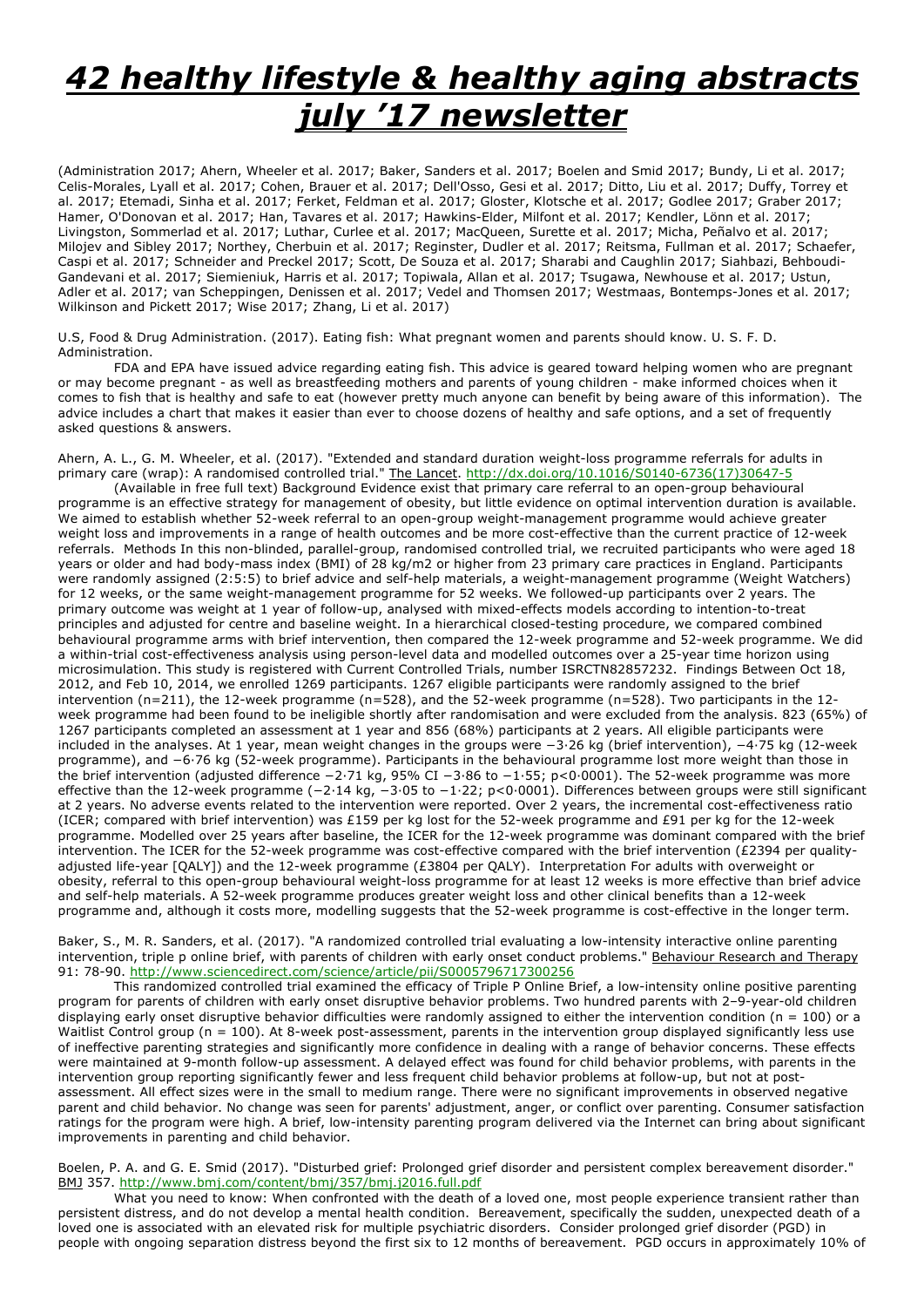bereaved individuals, with an increased risk following the death of a partner or child and loss to unnatural or violent circumstances, and among people vulnerable to mental health conditions. Psychological treatments addressing the pain and consequences associated with the irreversibility of the separation can be effective. Emerging evidence provides limited support for pharmacological interventions. [Note Kathy Shear's helpful & detailed response to this article].

Bundy, J. D., C. Li, et al. (2017). "Systolic blood pressure reduction and risk of cardiovascular disease and mortality: A systematic review and network meta-analysis." JAMA Cardiology. http://dx.doi.org/10.1001/jamacardio.2017.1421

Importance Clinical trials have documented that lowering blood pressure reduces cardiovascular disease and premature deaths. However, the optimal target for reduction of systolic blood pressure (SBP) is uncertain.Objective To assess the association of mean achieved SBP levels with the risk of cardiovascular disease and all-cause mortality in adults with hypertension treated with antihypertensive therapy.Data Sources MEDLINE and EMBASE were searched from inception to December 15, 2015, supplemented by manual searches of the bibliographies of retrieved articles.Study Selection Studies included were clinical trials with random allocation to an antihypertensive medication, control, or treatment target. Studies had to have reported a difference in mean achieved SBP of 5 mm Hg or more between comparison groups.Data Extraction and Synthesis Data were extracted from each study independently and in duplicate by at least 2 investigators according to a standardized protocol. Network meta-analysis was used to obtain pooled randomized results comparing the association of each 5–mm Hg SBP category with clinical outcomes after adjusting for baseline risk.Main Outcomes and Measures Cardiovascular disease and all-cause mortality.Results Forty-two trials, including 144 220 patients, met the eligibility criteria. In general, there were linear associations between mean achieved SBP and risk of cardiovascular disease and mortality, with the lowest risk at 120 to 124 mm Hg. Randomized groups with a mean achieved SBP of 120 to 124 mm Hg had a hazard ratio (HR) for major cardiovascular disease of 0.71 (95% CI, 0.60-0.83) compared with randomized groups with a mean achieved SBP of 130 to 134 mm Hg, an HR of 0.58 (95% CI, 0.48-0.72) compared with those with a mean achieved SBP of 140 to 144 mm Hg, an HR of 0.46 (95% CI, 0.34-0.63) compared with those with a mean achieved SBP of 150 to 154 mm Hg, and an HR of 0.36 (95% CI, 0.26-0.51) compared with those with a mean achieved SBP of 160 mm Hg or more. Likewise, randomized groups with a mean achieved SBP of 120 to 124 mm Hg had an HR for all-cause mortality of 0.73 (95% CI, 0.58-0.93) compared with randomized groups with a mean achieved SBP of 130 to 134 mm Hg, an HR of 0.59 (95% CI, 0.45-0.77) compared with those with a mean achieved SBP of 140 to 144 mm Hg, an HR of 0.51 (95% CI, 0.36-0.71) compared with those with a mean achieved SBP of 150 to 154 mm Hg, and an HR of 0.47 (95% CI, 0.32-0.67) compared with those with a mean achieved SBP of 160 mm Hg or more.Conclusions and Relevance This study suggests that reducing SBP to levels below currently recommended targets significantly reduces the risk of cardiovascular disease and all-cause mortality. These findings support more intensive control of SBP among adults with hypertension.

Celis-Morales, C. A., D. M. Lyall, et al. (2017). "Association between active commuting and incident cardiovascular disease, cancer, and mortality: Prospective cohort study." BMJ 357

(Available in free full text) Objective To investigate the association between active commuting and incident cardiovascular disease (CVD), cancer, and all cause mortality.Design Prospective population based study. Setting UK Biobank.Participants 263 450 participants (106 674 (52%) women; mean age 52.6), recruited from 22 sites across the UK. The exposure variable was the mode of transport used (walking, cycling, mixed mode v non-active (car or public transport)) to commute to and from work on a typical day.Main outcome measures Incident (fatal and non-fatal) CVD and cancer, and deaths from CVD, cancer, or any causes.Results 2430 participants died (496 were related to CVD and 1126 to cancer) over a median of 5.0 years (interquartile range 4.3-5.5) follow-up. There were 3748 cancer and 1110 CVD events. In maximally adjusted models, commuting by cycle and by mixed mode including cycling were associated with lower risk of all cause mortality (cycling hazard ratio 0.59, 95% confidence interval 0.42 to 0.83, P=0.002; mixed mode cycling 0.76, 0.58 to 1.00, P<0.05), cancer incidence (cycling 0.55, 0.44 to 0.69, P< 0.001; mixed mode cycling 0.64, 0.45 to 0.91, P=0.01), and cancer mortality (cycling 0.60,  $0.40$  to  $0.90$ , P=0.01; mixed mode cycling  $0.68$ ,  $0.57$  to  $0.81$ , P< $0.001$ ). Commuting by cycling and walking were associated with a lower risk of CVD incidence (cycling 0.54, 0.33 to 0.88, P=0.01; walking 0.73, 0.54 to 0.99, P=0.04) and CVD mortality (cycling 0.48, 0.25 to 0.92, P=0.03; walking 0.64, 0.45 to 0.91, P=0.01). No statistically significant associations were observed for walking commuting and all cause mortality or cancer outcomes. Mixed mode commuting including walking was not noticeably associated with any of the measured outcomes.Conclusions Cycle commuting was associated with a lower risk of CVD, cancer, and all cause mortality. Walking commuting was associated with a lower risk of CVD independent of major measured confounding factors. Initiatives to encourage and support active commuting could reduce risk of death and the burden of important chronic conditions.

Cohen, A. J., M. Brauer, et al. (2017). "Estimates and 25-year trends of the global burden of disease attributable to ambient air pollution: An analysis of data from the global burden of diseases study 2015." The Lancet 389(10082): 1907-1918. http://dx.doi.org/10.1016/S0140-6736(17)30505-6

(Available in free full text) Background Exposure to ambient air pollution increases morbidity and mortality, and is a leading contributor to global disease burden. We explored spatial and temporal trends in mortality and burden of disease attributable to ambient air pollution from 1990 to 2015 at global, regional, and country levels. Methods We estimated global population-weighted mean concentrations of particle mass with aerodynamic diameter less than 2·5 µm (PM2·5) and ozone at an approximate 11 km  $\times$  11 km resolution with satellite-based estimates, chemical transport models, and ground-level measurements. Using integrated exposure–response functions for each cause of death, we estimated the relative risk of mortality from ischaemic heart disease, cerebrovascular disease, chronic obstructive pulmonary disease, lung cancer, and lower respiratory infections from epidemiological studies using non-linear exposure–response functions spanning the global range of exposure. Findings Ambient PM2·5 was the fifth-ranking mortality risk factor in 2015. Exposure to PM2·5 caused 4·2 million (95% uncertainty interval [UI] 3·7 million to 4·8 million) deaths and 103·1 million (90·8 million 115·1 million) disability-adjusted life-years (DALYs) in 2015, representing 7·6% of total global deaths and 4·2% of global DALYs, 59% of these in east and south Asia. Deaths attributable to ambient PM2·5 increased from 3·5 million (95% UI 3·0 million to 4·0 million) in 1990 to 4·2 million (3·7 million to 4·8 million) in 2015. Exposure to ozone caused an additional 254 000 (95% UI 97 000–422 000) deaths and a loss of 4·1 million (1·6 million to 6·8 million) DALYs from chronic obstructive pulmonary disease in 2015. Interpretation Ambient air pollution contributed substantially to the global burden of disease in 2015, which increased over the past 25 years, due to population ageing, changes in non-communicable disease rates, and increasing air pollution in low-income and middle-income countries. Modest reductions in burden will occur in the most polluted countries unless PM2·5 values are decreased substantially, but there is potential for substantial health benefits from exposure reduction.

Dell'Osso, L., C. Gesi, et al. (2017). "Adult autism subthreshold spectrum (adas spectrum): Validation of a questionnaire investigating subthreshold autism spectrum." Comprehensive Psychiatry 73: 61-83. http://www.sciencedirect.com/science/article/pii/S0010440X1630339X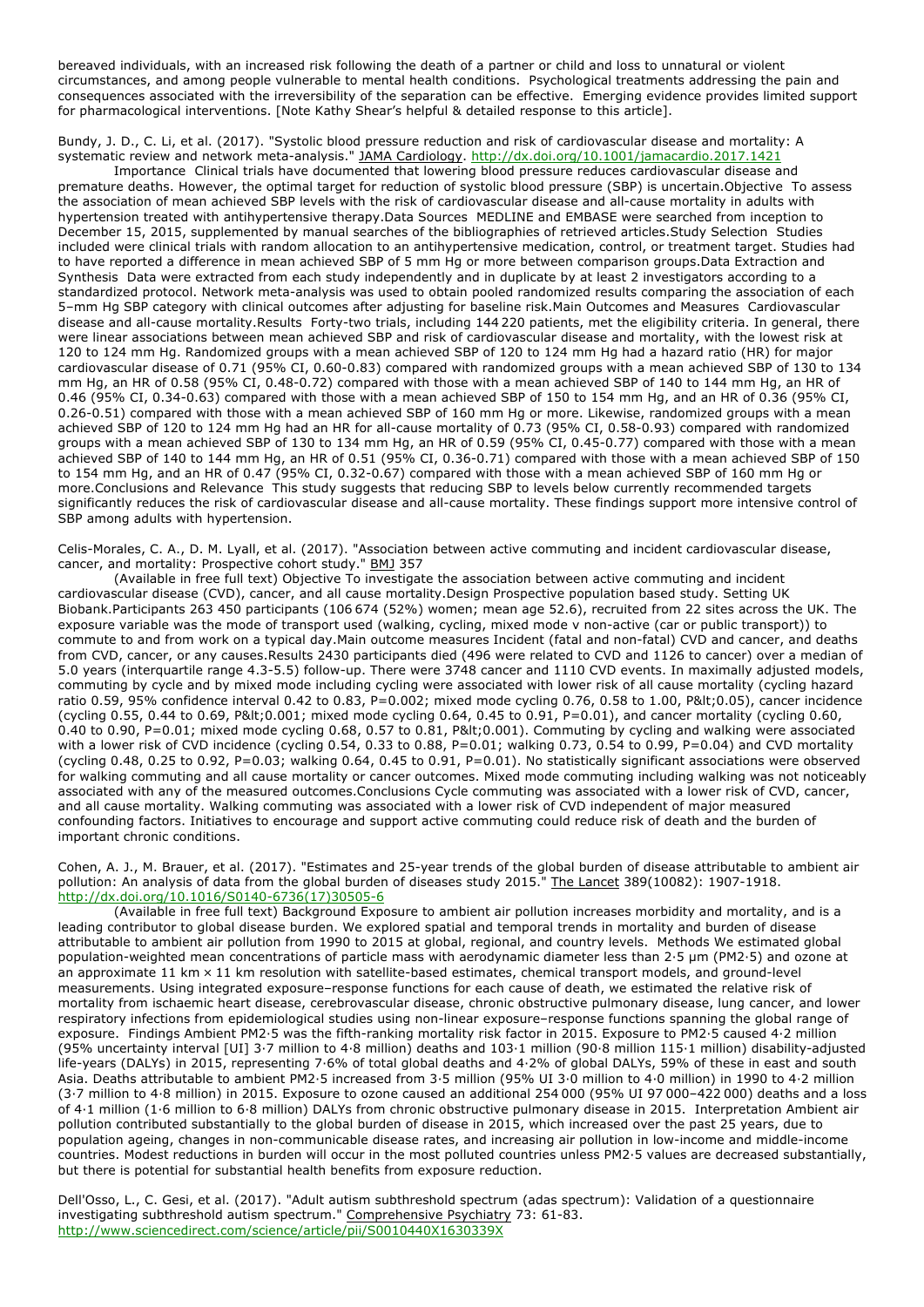Abstract Aim Increasing literature has shown the usefulness of a dimensional approach to autism. The present study aimed to determine the psychometric properties of the Adult Autism Subthreshold Spectrum (AdAS Spectrum), a new questionnaire specifically tailored to assess subthreshold forms of autism spectrum disorder (ASD) in adulthood. Methods 102 adults endorsing at least one DSM-5 symptom criterion for ASD (ASDc), 143 adults diagnosed with a feeding and eating disorder (FED), and 160 subjects with no mental disorders (CTL), were recruited from 7 Italian University Departments of Psychiatry and administered the following: SCID-5, Autism-Spectrum Quotient (AQ), Ritvo Autism and Asperger Diagnostic Scale 14-item version (RAADS-14), and AdAS Spectrum. Results The AdAS Spectrum demonstrated excellent internal consistency for the total score (Kuder-Richardson's coefficient=.964) as well as for five out of seven domains (all coefficients>.80) and sound testretest reliability (ICC=.976). The total and domain AdAS Spectrum scores showed a moderate to strong (>.50) positive correlation with one another and with the AQ and RAADS-14 total scores. ASDc subjects reported significantly higher AdAS Spectrum total scores than both FED (p< 001) and CTL (p&lt; 001), and significantly higher scores on the Childhood/adolescence, Verbal communication, Empathy, Inflexibility and adherence to routine, and Restricted interests and rumination domains (all p<.001) than FED, while on all domains compared to CTL. CTL displayed significantly lower total and domain scores than FED (all p< 001). A significant effect of gender emerged for the Hyper- and hyporeactivity to sensory input domain, with women showing higher scores than men ( $p=0.003$ ). A Diagnosis\* Gender interaction was also found for the Verbal communication (p=.019) and Empathy (p=.023) domains. When splitting the ASDc in subjects with one symptom criterion (ASD1) and those with a ASD, and the FED in subjects with no ASD symptom criteria (FED0) and those with one ASD symptom criterion (FED1), a gradient of severity in AdAS Spectrum scores from CTL subjects to ASD patients, across FED0, ASD1, FED1 was shown. Conclusions The AdAS Spectrum showed excellent internal consistency and test–retest reliability and strong convergent validity with alternative dimensional measures of ASD. The questionnaire performed differently among the three diagnostic groups and enlightened some significant effects of gender in the expression of autistic traits.

### Ditto, P. H., B. Liu, et al. (2017). "At least bias is bipartisan: A meta-analytic comparison of partisan bias in liberals and conservatives." Available at SSRN: https://ssrn.com/abstract=2952510. https://ssrn.com/abstract=2952510

(Available in free full text) One form of partisan bias is the tendency to more readily accept the validity of information that affirms one's political beliefs than information that challenges those beliefs. Both liberals and conservatives accuse their political opponents of partisan bias, but is there empirical evidence that one side of the political aisle is indeed more biased than the other? To address this question, we meta-analyzed the results of 41 experimental studies of partisan bias involving over 12,000 participants who identified their political ideology. Based on previous literature, two hypotheses were tested: an asymmetry hypothesis (predicting greater partisan bias in conservatives than liberals) and a symmetry hypothesis (predicting equal levels of partisan bias in liberals and conservatives). Overall partisan bias was robust (r = .254) and there was strong support for the symmetry hypothesis: liberals ( $r = .248$ ) and conservatives ( $r = .247$ ) showed nearly identical levels of bias across studies. Several methodological features moderated the degree of overall bias, and the relative magnitude of bias in liberals and conservatives differed across political topics. Implications of the current findings for the ongoing ideological symmetry debate, and partisan bias' role in scientific discourse and political conflict are discussed.

## Duffy, R. D., C. L. Torrey, et al. (2017). "Calling in retirement: A mixed methods study." The Journal of Positive Psychology 12(4): 399-413. http://dx.doi.org/10.1080/17439760.2016.1187201

This mixed methods study aimed to examine the experiences of a calling in retirement with a sample of 196 retired adults. First, a qualitative analysis explored the types of activities participants experienced as a calling as well as the types of barriers that participants perceived as keeping them from living their calling. 'Helping Others' emerged as the largest category of calling that participants endorsed and 'No Resources to Live Calling' emerged as the most frequently endorsed barrier. Building on our qualitative findings, we conducted a quantitative analysis to examine the relation of perceiving a calling with well-being. Consistent with prior research with working adult populations and in support of our hypotheses, perceiving a calling related to life meaning and life satisfaction, and structural equation modeling demonstrated that life meaning and living a calling (via life meaning) fully mediated the perceiving calling-life satisfaction relation. Implications for research and practice are discussed.

Etemadi, A., R. Sinha, et al. (2017). "Mortality from different causes associated with meat, heme iron, nitrates, and nitrites in the nih-aarp diet and health study: Population based cohort study." BMJ 357

Objective To determine the association of different types of meat intake and meat associated compounds with overall and cause specific mortality. Design Population based cohort study. Setting Baseline dietary data of the NIH-AARP Diet and Health Study (prospective cohort of the general population from six states and two metropolitan areas in the US) and 16 year follow-up data until 31 December 2011. Participants 536 969 AARP members aged 50-71 at baseline. Exposures Intake of total meat, processed and unprocessed red meat (beef, lamb, and pork) and white meat (poultry and fish), heme iron, and nitrate/nitrite from processed meat based on dietary questionnaire. Adjusted Cox proportional hazards regression models were used with the lowest fifth of calorie adjusted intakes as reference categories. Main outcome measure Mortality from any cause during follow-up. Results An increased risk of all cause mortality (hazard ratio for highest versus lowest fifth 1.26, 95% confidence interval 1.23 to 1.29) and death due to nine different causes associated with red meat intake was observed. Both processed and unprocessed red meat intakes were associated with all cause and cause specific mortality. Heme iron and processed meat nitrate/nitrite were independently associated with increased risk of all cause and cause specific mortality. Mediation models estimated that the increased mortality associated with processed red meat was influenced by nitrate intake (37.0-72.0%) and to a lesser degree by heme iron (20.9-24.1%). When the total meat intake was constant, the highest fifth of white meat intake was associated with a 25% reduction in risk of all cause mortality compared with the lowest intake level. Almost all causes of death showed an inverse association with white meat intake. Conclusions The results show increased risks of all cause mortality and death due to nine different causes associated with both processed and unprocessed red meat, accounted for, in part, by heme iron and nitrate/nitrite from processed meat. They also show reduced risks associated with substituting white meat, particularly unprocessed white meat.

Ferket, B. S., Z. Feldman, et al. (2017). "Impact of total knee replacement practice: Cost effectiveness analysis of data from the osteoarthritis initiative." BMJ 356

(Available in free full text) Objectives To evaluate the impact of total knee replacement on quality of life in people with knee osteoarthritis and to estimate associated differences in lifetime costs and quality adjusted life years (QALYs) according to use by level of symptoms.Design Marginal structural modeling and cost effectiveness analysis based on lifetime predictions for total knee replacement and death from population based cohort data.Setting Data from two studies—Osteoarthritis Initiative (OAI) and the Multicenter Osteoarthritis Study (MOST)—within the US health system.Participants 4498 participants with or at high risk for knee osteoarthritis aged 45-79 from the OAI with no previous knee replacement (confirmed by baseline radiography) followed up for nine years. Validation cohort comprised 2907 patients from MOST with two year followup.Intervention Scenarios ranging from current practice, defined as total knee replacement practice as performed in the OAI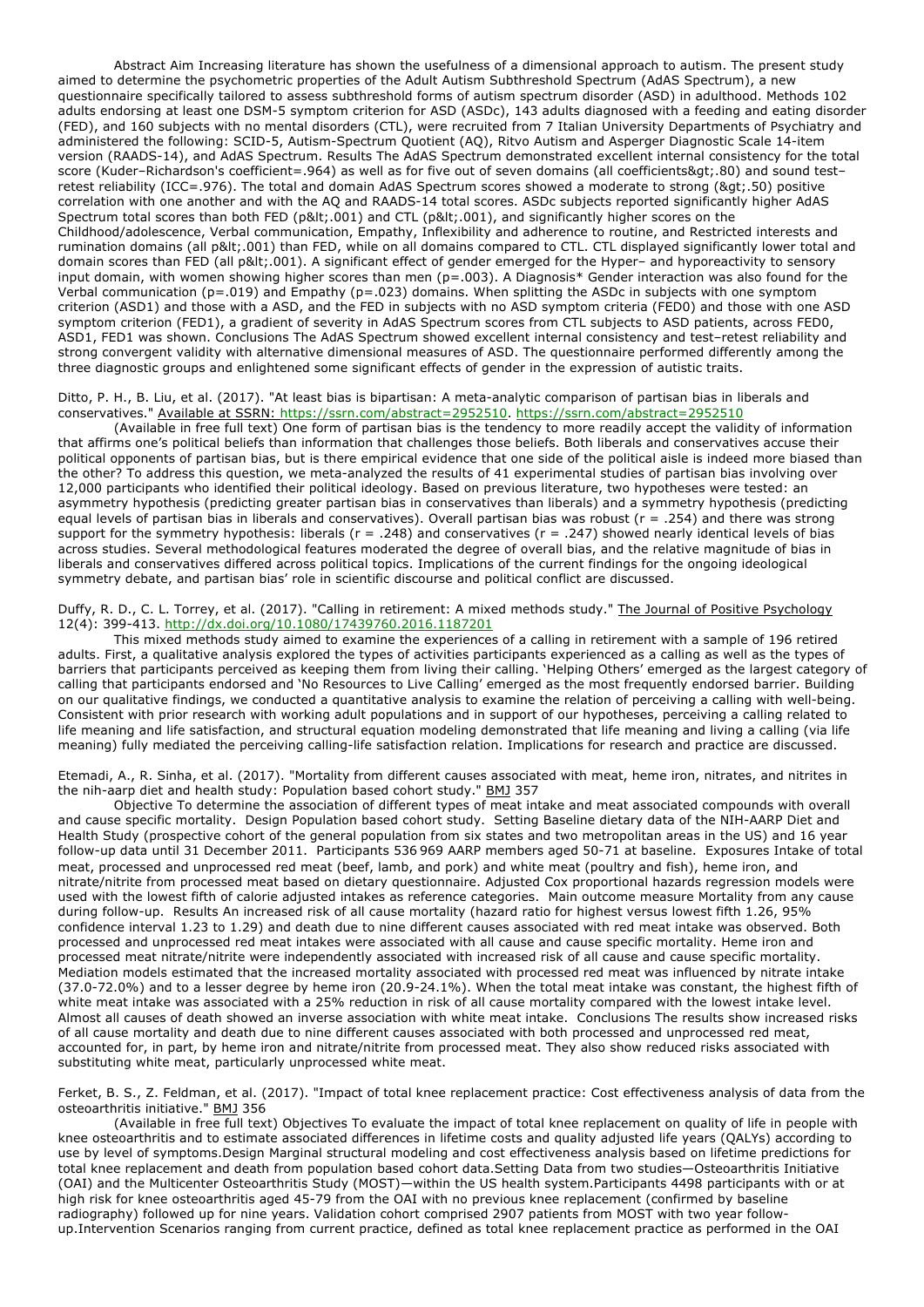(with procedural rates estimated by a prediction model), to practice limited to patients with severe symptoms to no surgery.Main outcome measures Generic (SF-12) and osteoarthritis specific quality of life measured over 96 months, model based QALYs, costs, and incremental cost effectiveness ratios over a lifetime horizon.Results In the OAI, total knee replacement showed improvements in quality of life with small absolute changes when averaged across levels of confounding variables: 1.70 (95% uncertainty interval 0.26 to 3.57) for SF-12 physical component summary (PCS); −10.69 (−13.39 to −8.01) for Western Ontario and McMaster Universities arthritis index (WOMAC); and 9.16 (6.35 to 12.49) for knee injury and osteoarthritis outcome score (KOOS) quality of life subscale. These improvements became larger with decreasing functional status at baseline. Provision of total knee replacement to patients with SF-12 PCS scores &It;35 was the optimal scenario given a cost effectiveness threshold of \$200 000/QALY, with cost savings of \$6974 (\$5789 to \$8269) and a minimal loss of 0.008 (−0.056 to 0.043) QALYs compared with current practice. These findings were reproduced among patients with knee osteoarthritis from the MOST cohort and were robust against various scenarios including increased rates of total knee replacement and mortality and inclusion of non-healthcare costs but were sensitive to increased deterioration in quality of life without surgery. In a threshold analysis, total knee replacement would become cost effective in patients with SF-12 PCS scores ≤40 if the associated hospital admission costs fell below \$14 000 given a cost effectiveness threshold of \$200 000/QALY.Conclusion Current practice of total knee replacement as performed in a recent US cohort of patients with knee osteoarthritis had minimal effects on quality of life and QALYs at the group level. If the procedure were restricted to more severely affected patients, its effectiveness would rise, with practice becoming economically more attractive than its current use.

#### Gloster, A. T., J. Klotsche, et al. (2017). "Increasing valued behaviors precedes reduction in suffering: Findings from a randomized controlled trial using act." Behaviour Research and Therapy 91: 64-71. http://www.sciencedirect.com/science/article/pii/S0005796717300219

Psychological flexibility theory (PFT) suggests three key processes of change: increases in value-directed behaviors, reduction in struggle with symptoms, and reduction in suffering. We hypothesized that Acceptance and Commitment Therapy (ACT) would change these processes and that increases in valued action and decreases in struggle would precede change in suffering. Data were derived from a randomized clinical trial testing ACT (vs. waitlist) for treatment-resistant patients with primary panic disorder with/without agoraphobia ( $n = 41$ ). Valued behavior, struggle, and suffering were assessed at each of eight sessions. Valued actions, struggle, and suffering all changed over the course of therapy. Overall changes in struggle and suffering were interdependent whereas changes in valued behavior were largely independent. Levels of valued behaviors influenced subsequent suffering, but the other two variables did not influence subsequent levels of valued action. This finding supports a central tenet of PFT that increased (re-)engagement in valued behaviors precedes reductions in suffering. Possible implications for a better understanding of response and non-response to psychotherapy are discussed.

# Godlee, F. (2017). "Red meat: Another inconvenient truth." BMJ 357. http://www.bmj.com/content/bmj/357/bmj.j2278.full.pdf

Evidence continues to emerge linking high meat consumption with increased mortality. This week Arash Etemadi and colleagues provide further support for the association (doi:10.1136/bmj.j1957). Their population based cohort study links high intake of red and processed meat with increased deaths from all causes and from nine specific ones. Dietary epidemiology studies are of course fraught with pitfalls. At their worst they attract ridicule for supporting every conceivable association, fuelling public confusion and fake news. This week's study is large, with more than 7.5 million American person years of observation, and it's well done. Although its main findings are based on a single dietary assessment, a subgroup had two assessments done on separate occasions, and these associations were if anything stronger. Importantly, death rates were lower in groups who ate a higher proportion of fish and poultry than red meat. In the accompanying commentary John Potter provides no comfort for anyone wanting to deny an inconvenient truth (doi:10.1136/bmj.j2190). "Overconsumption of meat is bad for health and for the health of our planet," he says. It seems our ancestors ate meat at most once a week, consuming 5-10 kg a year. Modern diets in rich countries deliver more than 10 times this amount, with animal protein now providing up to a fifth of our energy requirements. The study suggests that haem iron in red meat and nitrate/nitrite in processed meat are among the culprits. But Potter says that the ill effects are likely to be caused in many different ways, including carcinogens caused by cooking, contaminants in animal feed, and reduced intake of plant based foods. Nor is earlier death the only concern for human health, he says. A high meat economy brings with it accelerated sexual development and antibiotic resistance, together with shortages of food, and animal to human disease epidemics thrown in for good measure. As for the effects on the planet, water depletion, methane production, and pollution of air and groundwater are just the beginning. We must of course reduce the use of fossil fuels in transport, but livestock production outstrips this as a cause of climate change. Potter outlines two possible courses of action. "As with many contemporary problems of resource overuse and maldistribution, we need to decide whether to act now to reduce human meat consumption or wait until the decay of sufficient parts of the global system tip us into much poorer planetary, societal, and human health." What can doctors do? We can lobby for more and better research to support clearer evidence based dietary guidelines. And we can lead by example, as our predecessors did with smoking cessation, by reducing our own red meat consumption. Your own suggestions are welcome.

#### Graber, R. (2017). Do best friends promote psychological resilience in adults? . British Psychological Society Annual Conference. Brighton.

Although psychological evidence suggests that social support broadly facilitates the development of psychological resilience in adulthood, little is understood about the particular role of best friendships in this regard. Dr Rebecca Graber led this preliminary study which hypothesised that a better quality best friendship would positively impact the development of psychological resilience in a community sample of British adults. The study analysed whether better perceived close friendship quality significantly predicted subsequent psychological resilience at 12-month follow-up, controlling for earlier resilience; 75 adults completed the questionnaire. A community sample of 185 adults based in the UK was recruited through online social networking sites, university events and community organisations supporting socially isolated adults. Participants completed assessments on psychological resilience, best friendship quality, coping behaviours and self-esteem. Participants then completed the same assessments one year later, to see how best friendship quality had impacted resilience processes over this period. Longitudinal regression and bootstrapped multiple mediation analyses were used to explore the results. Project Timeframe: The research project commenced in 2010 and ended in 2012. Project Aims: The aim of the project was to determine the impact of best friendship upon resilience development in adults over time. Project Findings & Impact: Results revealed that best friendships are a protective mechanism supporting the development of psychological resilience in adults, although the mechanisms for this relationship remain unclear. The study provided statistical evidence, for the first time, of the vital role of these valued social relationships upon resilience development in an adult sample, while posing open questions for the mechanisms underlying this effect. Consideration was also given to the limitations to the study based on sampling and measurement issues, in the context of both resilience and relationship research. These findings support research by Dr Graber, published in 2016, revealing that best friends facilitate resilience processes in socioeconomically vulnerable children.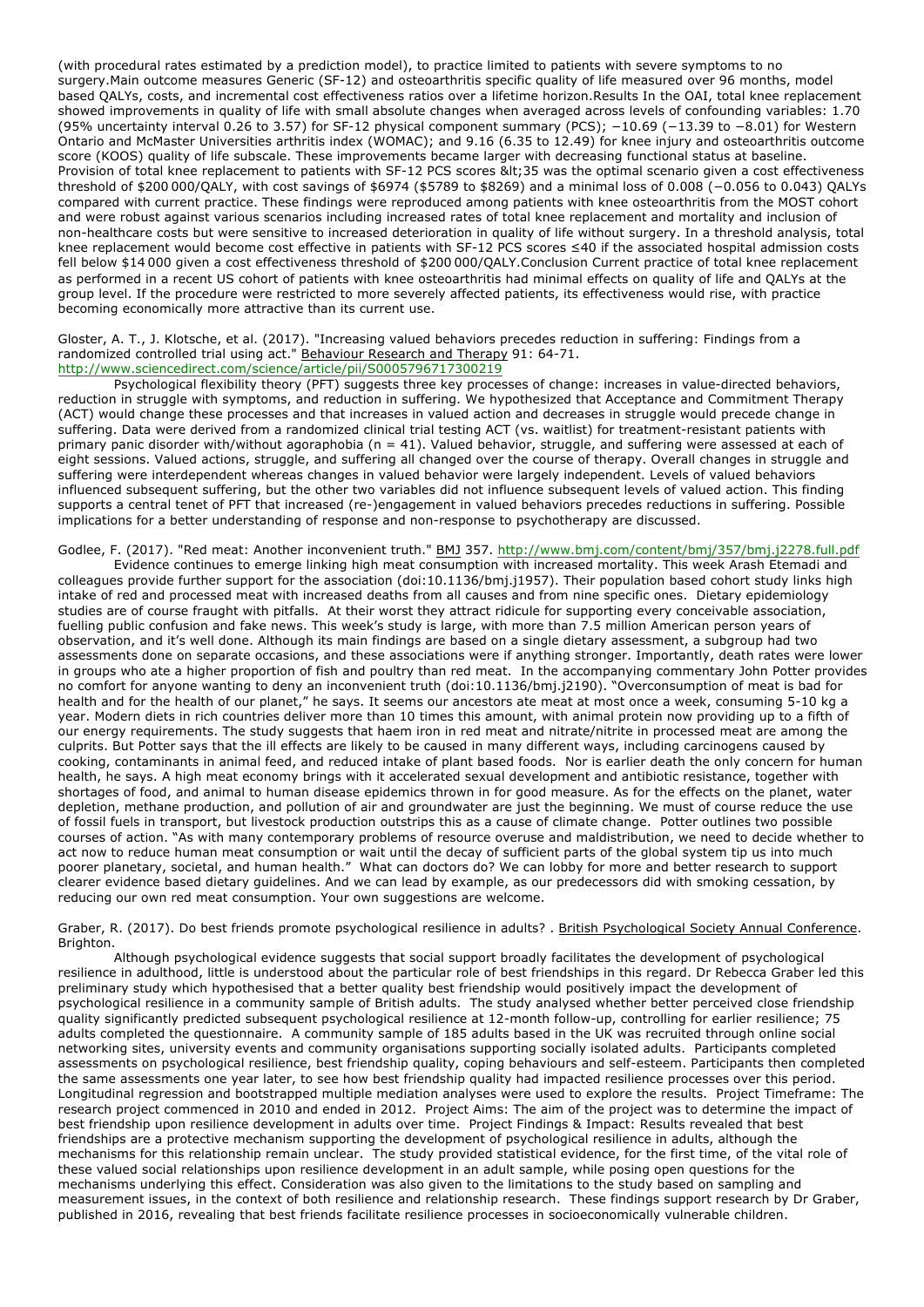Hamer, M., G. O'Donovan, et al. (2017). "Normal-weight central obesity and risk for mortality." Annals of Internal Medicine: 1-2. http://dx.doi.org/10.7326/L17-0022

Background: The association between obesity, defined in terms of body mass index (BMI), and mortality in the general population has been controversial. Various studies have examined whether central obesity has greater predictive utility than BMI. In a 2015 study of 15 184 adults, paradoxical results suggested that centrally obese participants defined as normal weight on the basis of BMI had the worst long-term survival even when compared with their overweight and obese counterparts. Objective: To replicate these analyses in a larger sample of adults in the general population. [The BMJ -

http://www.bmj.com/content/357/bmj.j2033 - commented "People with a normal body mass index (BMI) but a large waist circumference have worse long term survival than people who are overweight or obese but who do not carry their weight around the middle, a study has found. The finding, published in Annals of Internal Medicine,1 is consistent with previous research but is from a much larger sample of adults in the general population. The study included 42 702 participants from 10 years of the Health Survey for England and the Scottish Health Survey. Participants' mean age was 57.7, and 46.8% were men. The researchers found that 43.7% of participants were overweight (BMI 25 to <30) and 25% were obese (BMI ≥30). The overall prevalence of central obesity was 53.4%—defined as a waist to hip ratio of 0.85 or higher in women and 0.90 in men. The prevalence of central obesity among normal weight, overweight, and obese participants was 28.7%, 60.2%, and 72.7%, respectively. A total of 5355 people died over 383 542 person years of follow-up. The researchers found that, when compared with the normal weight participants without central obesity, only normal weight and obese people with central obesity were at increased risk for all cause mortality. Compared with overweight participants without central obesity, their counterparts with central obesity were at increased risk for mortality (hazard ratio 1.11 (95% confidence interval 1.01 to 1.23)). Obese participants with central obesity were also at higher risk for mortality than their counterparts without central obesity (1.27 (1.09 to 1.47)). A total of 1720 participants died of cardiovascular disease. Compared with normal weight participants without central obesity, all participants with central obesity were at increased risk for death from cardiovascular disease. The results were similar when men and women were analysed separately. The researchers, from Loughborough University, said, "Explaining these paradoxical findings in overweight and obese persons, even in the presence of central obesity, is challenging. One possibility is that overweight and obese persons have greater amounts of subcutaneous fat in the hips and legs—that is, fat linked to healthier metabolic profiles." However, they noted that that the study relied on a single clinical assessment and that weight histories might have been more informative."]

## Han, S. H., J. L. Tavares, et al. (2017). "Social activities, incident cardiovascular disease, and mortality." Journal of Aging and Health 29(2): 268-288. http://journals.sagepub.com/doi/abs/10.1177/0898264316635565

Objective: This study examined the relationships between social activities, incident cardiovascular disease (CVD), and non-CVD mortality among older adults in the United States. Method: Data from the Health and Retirement Study (2006-2010) were employed. Two measures of social engagement, volunteering and informal helping, along with two measures of social participation, attendance at religious services and social group meetings, were included. Mediation models for health behaviors were estimated. Results: Multinomial logistic regression models demonstrated that volunteering provided the most consistent results in terms of a lower risk of incident CVD and mortality. Furthermore, volunteering at higher time commitments is related to lower CVD incidence and death; informally helping others at a modest time commitment is related to lower risk of death only. Health behaviors mediated the relationships. Social participation was not related to either CVD or mortality. Discussion: Social activity is a modifiable behavior that may be considered a potential health intervention.

Hawkins-Elder, H., T. L. Milfont, et al. (2017). "Who are the lonely? A typology of loneliness in new zealand." Aust N Z J Psychiatry: 4867417718944. https://www.ncbi.nlm.nih.gov/pubmed/28707520

BACKGROUND: Loneliness has many negative physical and mental health ramifications and is most prevalent among vulnerable social groups. However, little is known about how loneliness is grouped within the population and the characteristics of those groups. METHODS: We conducted a Latent Profile Analysis on 18,264 participants from the fifth wave of the New Zealand Attitudes and Values Study to identify the number of distinct loneliness profiles in the population. Secondary analyses then determined the representation of various demographic and psychosocial characteristics of participants within each profile. RESULTS: Analyses identified four distinct loneliness profiles: 'high-loneliness' (5.7%), 'low-loneliness' (57.9%), 'appreciated outsiders' (29.1%; who received acceptance from others but felt like social outsiders) and 'superficially connected' (7.2%; who showed the opposite pattern). 'High-loneliness' were the most introverted, emotionally unstable and poorest in wellbeing. 'Appreciated outsiders' and 'superficially connected' had moderate wellbeing, but 'appreciated outsiders' were relatively higher in wellbeing despite greater introversion and neuroticism. CONCLUSION: This research provides a typology of loneliness in New Zealand and identifies groups more likely to experience loneliness. The 'appreciated outsiders' and 'superficially connected' profiles provide fresh insight into how loneliness may manifest and the relative influences of quality and quantity of social contacts on wellbeing.

Kendler, K. S., S. L. Lönn, et al. (2017). "Divorce and the onset of alcohol use disorder: A swedish population-based longitudinal cohort and co-relative study." American Journal of Psychiatry 174(5): 451-458. http://ajp.psychiatryonline.org/doi/abs/10.1176/appi.ajp.2016.16050589

Objective: The purpose of this study was to clarify the magnitude and nature of the relationship between divorce and risk for alcohol use disorder (AUD). Method: In a population-based Swedish sample of married individuals (N=942,366), the authors examined the association between divorce or widowhood and risk for first registration for AUD. AUD was assessed using medical, criminal, and pharmacy registries. Results: Divorce was strongly associated with risk for first AUD onset in both men (hazard ratio=5.98, 95% CI=5.65–6.33) and women (hazard ratio=7.29, 95% CI=6.72–7.91). The hazard ratio was estimated for AUD onset given divorce among discordant monozygotic twins to equal 3.45 and 3.62 in men and women, respectively. Divorce was also associated with an AUD recurrence in those with AUD registrations before marriage. Furthermore, widowhood increased risk for AUD in men (hazard ratio=3.85, 95% CI=2.81–5.28) and women (hazard ratio=4.10, 95% CI=2.98–5.64). Among divorced individuals, remarriage was associated with a large decline in AUD in both sexes (men: hazard ratio=0.56, 95% CI=0.52–0.64; women: hazard ratio=0.61, 95% CI=0.55–0.69). Divorce produced a greater increase in first AUD onset in those with a family history of AUD or with prior externalizing behaviors. Conclusions: Spousal loss through divorce or bereavement is associated with a large enduring increased AUD risk. This association likely reflects both causal and noncausal processes. That the AUD status of the spouse alters this association highlights the importance of spouse characteristics for the behavioral health consequences of spousal loss. The pronounced elevation in AUD risk following divorce or widowhood, and the protective effect of remarriage against subsequent AUD, speaks to the profound impact of marriage on problematic alcohol use.

Livingston, G., A. Sommerlad, et al. (2017). "Dementia prevention, intervention, and care." The Lancet. http://dx.doi.org/10.1016/S0140-6736(17)31363-6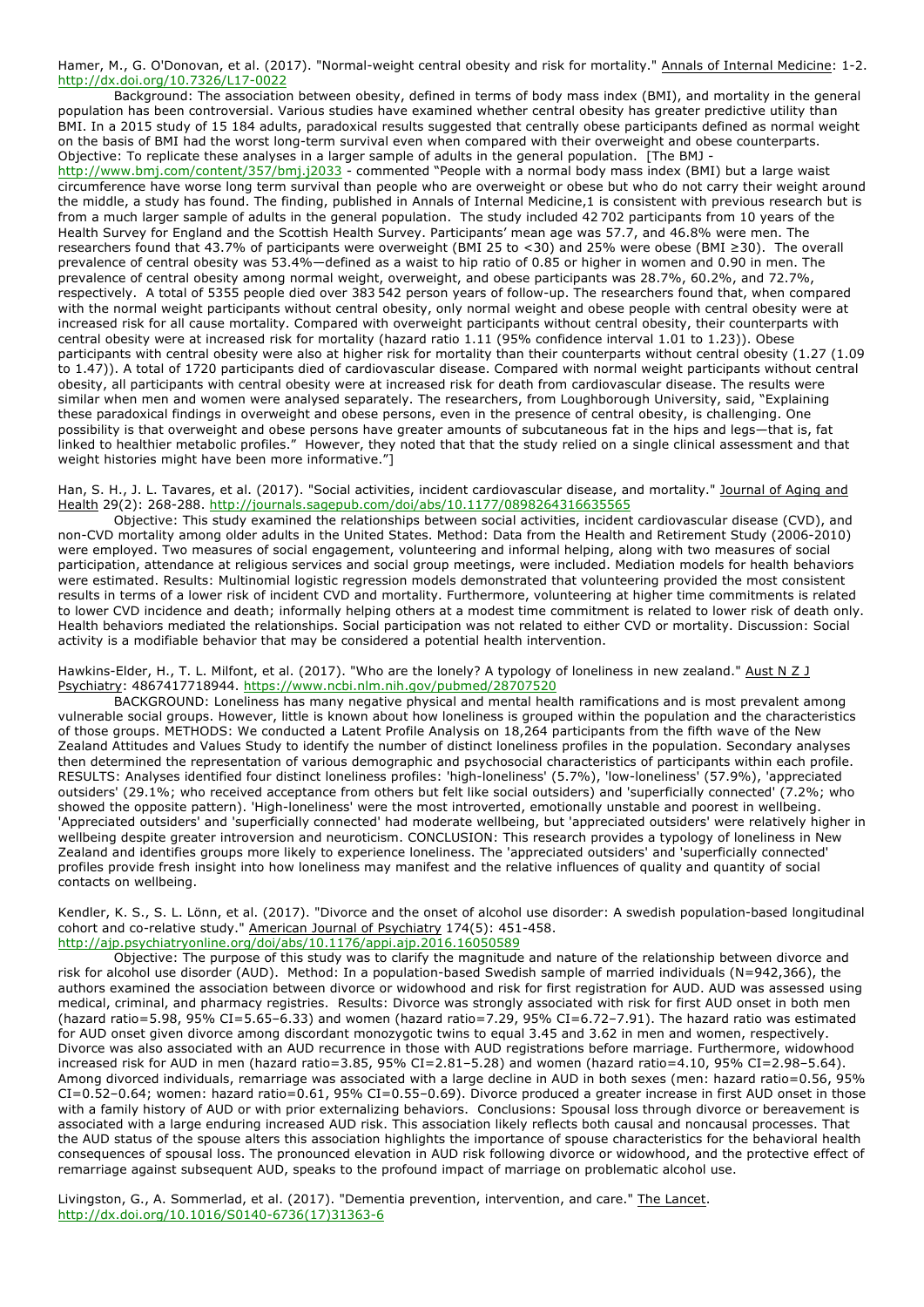(Available in free full text) Key messages: 1 The number of people with dementia is increasing globally: Although incidence in some countries has decreased. 2 Be ambitious about prevention: We recommend active treatment of hypertension in middle aged (45–65 years) and older people (aged older than 65 years) without dementia to reduce dementia incidence. Interventions for other risk factors including more childhood education, exercise, maintaining social engagement, reducing smoking, and management of hearing loss, depression, diabetes, and obesity might have the potential to delay or prevent a third of dementia cases. 3 Treat cognitive symptoms: To maximise cognition, people with Alzheimer's disease or dementia with Lewy bodies should be offered cholinesterase inhibitors at all stages, or memantine for severe dementia. Cholinesterase inhibitors are not effective in mild cognitive impairment. 4 Individualise dementia care: Good dementia care spans medical, social, and supportive care; it should be tailored to unique individual and cultural needs, preferences, and priorities and should incorporate support for family carers. 5 Care for family carers: Family carers are at high risk of depression. Effective interventions, including STrAtegies for RelaTives (START) or Resources for Enhancing Alzheimer's Caregiver Health intervention (REACH), reduce the risk of depression, treat the symptoms, and should be made available. 6 Plan for the future: People with dementia and their families value discussions about the future and decisions about possible attorneys to make decisions. Clinicians should consider capacity to make different types of decisions at diagnosis. 7 Protect people with dementia: People with dementia and society require protection from possible risks of the condition, including self-neglect, vulnerability (including to exploitation), managing money, driving, or using weapons. Risk assessment and management at all stages of the disease is essential, but it should be balanced against the person's right to autonomy. 8 Manage neuropsychiatric symptoms: Management of the neuropsychiatric symptoms of dementia including agitation, low mood, or psychosis is usually psychological, social, and environmental, with pharmacological management reserved for individuals with more severe symptoms. 9 Consider end of life: A third of older people die with dementia, so it is essential that professionals working in end-of-life care consider whether a patient has dementia, because they might be unable to make decisions about their care and treatment or express their needs and wishes. 10 Technology: Technological interventions have the potential to improve care delivery but should not replace social contact.

Luthar, S. S., A. Curlee, et al. (2017). "Fostering resilience among mothers under stress: "Authentic connections groups" for medical professionals." Womens Health Issues 27(3): 382-390. https://www.ncbi.nlm.nih.gov/pubmed/28410972

BACKGROUND: We report on effects of an intervention to foster resilience among professional women at high risk for stress and burnout: health care providers (physicians, PhD clinicians, physician assistants, and nurse practitioners) who are mothers. METHODS: Between February and November 2015, 40 mothers on staff at the Mayo Clinic, Arizona, were assigned randomly to either 1) 12 weekly 1-hour sessions of a structured, relational supportive intervention, the Authentic Connections Groups (n = 21) with protected time to attend sessions or to 2) 12 weekly hours of protected time to be used as desired (controls; n = 19). Participants were assessed at baseline, after the intervention, and 3 months follow-up on multiple psychological measures plus plasma cortisol. RESULTS: Across the 12 weeks of the intervention groups, there were zero dropouts. After the intervention, analyses of covariance showed significantly greater improvements (p < .05) for mothers in the Authentic Connections Groups than control condition for depression and global symptoms. By 3 months follow-up, significant differences were seen for these two dimensions and almost all other central variables, including self-compassion, feeling loved, physical affection received, and parenting stress, with moderate effect sizes (etap2 0.08-0.19; median, 0.16). Participants in the Authentic Connections Groups (but not control) condition also showed significant reductions in cortisol levels at both after the intervention and follow-up. CONCLUSIONS: Facilitated colleague support groups could be a viable, low-cost, preventive intervention to mitigate burnout and distress for mothers in high-stress professional settings such as hospitals, resulting in personal benefit, greater engagement at work, and attenuated stress associated with parenting.

#### MacQueen, G., M. Surette, et al. (2017). "The gut microbiota and psychiatric illness." Journal of Psychiatry & Neuroscience : JPN 42(2): 75-77. http://www.ncbi.nlm.nih.gov/pmc/articles/PMC5373703/

(Available in free full text) The global market for probiotics is projected to be worth almost \$USD 100 billion by 2020,1 reflecting growing acceptance that our intestinal microbiota can influence physiologic systems, including but not limited to the gut. Many lay publications enthusiastically tout the potential health benefits of an optimized microbiome — or conversely, the risks of dysbiosis. Depression, stress, anxiety and autism are all proposed to be at least partially sensitive to manipulation of the gut microbiome. Studies have suggested that a variety of conditions are influenced by the microbiome, including obesity, functional gastrointestinal (GI) disorders, chronic fatigue syndrome and inflammatory illnesses. All of these disorders also have an important central nervous system component. It is likely that a substantial portion of people who consume prebiotics or probiotics will do so with the aim of improving symptoms related to the brain … There is interest among both the research and lay communities in understanding the effects of the microbiome on the brain. Patients and clinicians alike are keen to understand whether modifying the microbiome might provide a treatment avenue for various neuropsychiatric conditions. Despite a relative abundance of reviews of the microbiome in human mental health and disease, actual data are sparse, and the widespread use of probiotics is not currently supported by randomized controlled trial data. Research programs that are comprehensive and bring together investigators from various disciplines may provide the best opportunity to move this exciting but challenging field forward in the next decade.

Micha, R., J. L. Peñalvo, et al. (2017). "Association between dietary factors and mortality from heart disease, stroke, and type 2 diabetes in the united states." JAMA 317(9): 912-924. http://dx.doi.org/10.1001/jama.2017.0947

Key Points - Question: What is the estimated mortality due to heart disease, stroke, or type 2 diabetes (cardiometabolic deaths) associated with suboptimal intakes of 10 dietary factors in the United States? Findings: In 2012, suboptimal intake of dietary factors was associated with an estimated 318 656 cardiometabolic deaths, representing 45.4% of cardiometabolic deaths. The highest proportions of cardiometabolic deaths were estimated to be related to excess sodium intake, insufficient intake of nuts/seeds, high intake of processed meats, and low intake of seafood omega-3 fats. Meaning: Suboptimal intake of specific foods and nutrients was associated with a substantial proportion of deaths due to heart disease, stroke, or type 2 diabetes. Importance: In the United States, national associations of individual dietary factors with specific cardiometabolic diseases are not well established. Objective: To estimate associations of intake of 10 specific dietary factors with mortality due to heart disease, stroke, and type 2 diabetes (cardiometabolic mortality) among US adults. Design, Setting, and Participants: A comparative risk assessment model incorporated data and corresponding uncertainty on population demographics and dietary habits from National Health and Nutrition Examination Surveys (1999-2002: n = 8104; 2009-2012: n = 8516); estimated associations of diet and disease from meta-analyses of prospective studies and clinical trials with validity analyses to assess potential bias; and estimated disease-specific national mortality from the National Center for Health Statistics. Exposures: Consumption of 10 foods/nutrients associated with cardiometabolic diseases: fruits, vegetables, nuts/seeds, whole grains, unprocessed red meats, processed meats, sugar-sweetened beverages (SSBs), polyunsaturated fats, seafood omega-3 fats, and sodium. Main Outcomes and Measures: Estimated absolute and percentage mortality due to heart disease, stroke, and type 2 diabetes in 2012. Disease-specific and demographic-specific (age, sex, race, and education)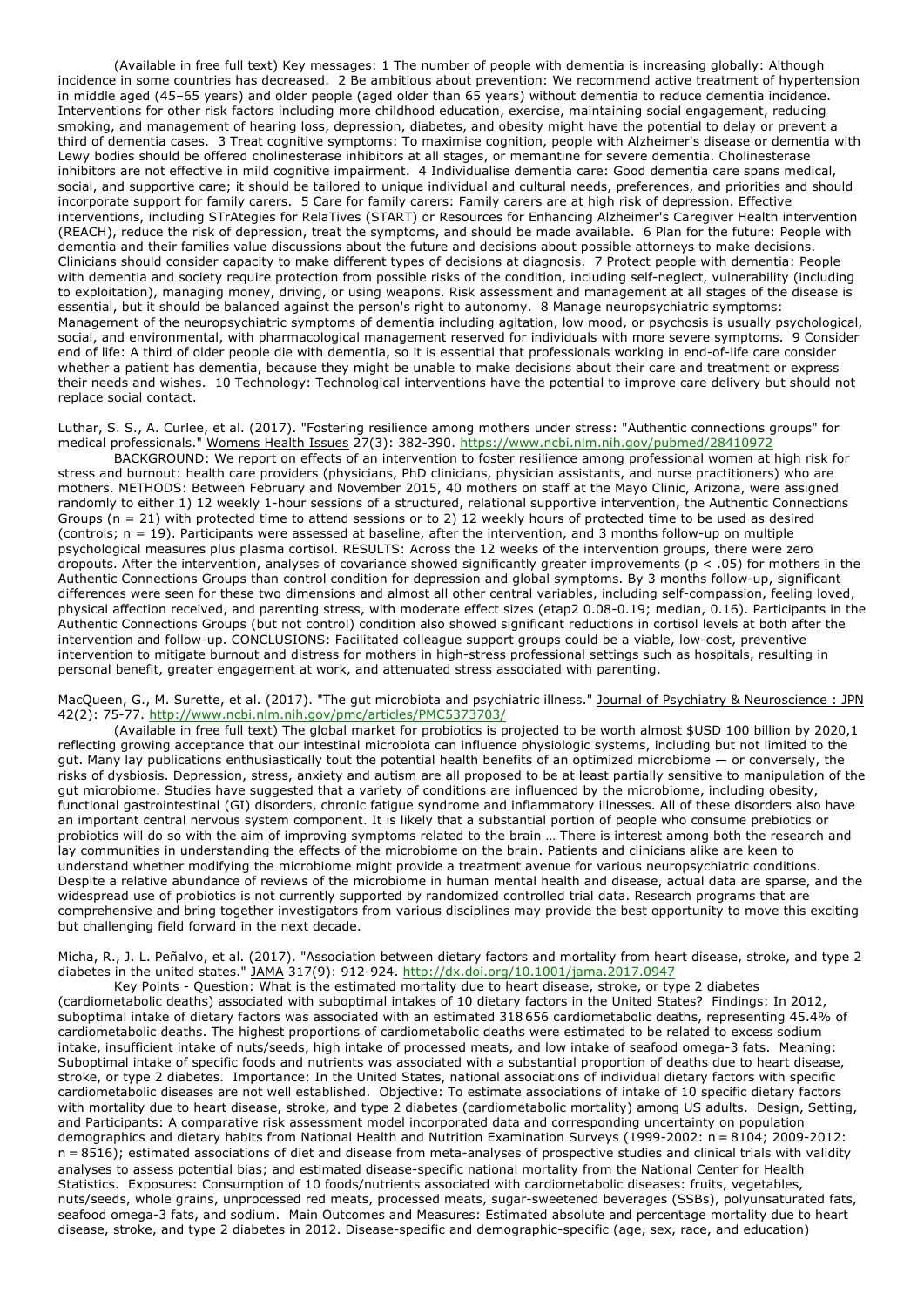mortality and trends between 2002 and 2012 were also evaluated. Results In 2012, 702 308 cardiometabolic deaths occurred in US adults, including 506 100 from heart disease (371 266 coronary heart disease, 35 019 hypertensive heart disease, and 99 815 other cardiovascular disease), 128 294 from stroke (16 125 ischemic, 32 591 hemorrhagic, and 79 578 other), and 67 914 from type 2 diabetes. Of these, an estimated 318 656 (95% uncertainty interval [UI], 306 064-329 755; 45.4%) cardiometabolic deaths per year were associated with suboptimal intakes—48.6% (95% UI, 46.2%-50.9%) of cardiometabolic deaths in men and 41.8% (95% UI, 39.3%-44.2%) in women; 64.2% (95% UI, 60.6%-67.9%) at younger ages (25-34 years) and 35.7% (95% UI, 33.1%-38.1%) at older ages (≥75 years); 53.1% (95% UI, 51.6%-54.8%) among blacks, 50.0% (95% UI, 48.2%- 51.8%) among Hispanics, and 42.8% (95% UI, 40.9%-44.5%) among whites; and 46.8% (95% UI, 44.9%-48.7%) among lower-, 45.7% (95% UI, 44.2%-47.4%) among medium-, and 39.1% (95% UI, 37.2%-41.2%) among higher-educated individuals. The largest numbers of estimated diet-related cardiometabolic deaths were related to high sodium (66 508 deaths in 2012; 9.5% of all cardiometabolic deaths), low nuts/seeds (59 374; 8.5%), high processed meats (57 766; 8.2%), low seafood omega-3 fats (54 626; 7.8%), low vegetables (53 410; 7.6%), low fruits (52 547; 7.5%), and high SSBs (51 694; 7.4%). Between 2002 and 2012, population-adjusted US cardiometabolic deaths per year decreased by 26.5%. The greatest decline was associated with insufficient polyunsaturated fats (-20.8% relative change [95% UI, -18.5% to -22.8%]), nuts/seeds (−18.0% [95% UI, −14.6% to −21.0%]), and excess SSBs (−14.5% [95% UI, −12.0% to −16.9%]). The greatest increase was associated with unprocessed red meats (+14.4% [95% UI, 9.1%-19.5%]). Conclusions and Relevance: Dietary factors were estimated to be associated with a substantial proportion of deaths from heart disease, stroke, and type 2 diabetes. These results should help identify priorities, guide public health planning, and inform strategies to alter dietary habits and improve health.

Milojev, P. and C. G. Sibley (2017). "Normative personality trait development in adulthood: A 6-year cohort-sequential growth model." J Pers Soc Psychol 112(3): 510-526. https://www.ncbi.nlm.nih.gov/pubmed/27831700

The present study investigated patterns of normative change in personality traits across the adult life span (19 through 74 years of age). We examined change in extraversion, agreeableness, conscientiousness, neuroticism, openness to experience and honesty-humility using data from the first 6 annual waves of the New Zealand Attitudes and Values Study (N =  $10,416$ ; 61.1% female, average age = 49.46). We present a cohort-sequential latent growth model assessing patterns of mean-level change due to both aging and cohort effects. Extraversion decreased as people aged, with the most pronounced declines occurring in young adulthood, and then again in old age. Agreeableness, indexed with a measure focusing on empathy, decreased in young adulthood and remained relatively unchanged thereafter. Conscientiousness increased among young adults then leveled off and remained fairly consistent for the rest of the adult life span. Neuroticism and openness to experience decreased as people aged. However, the models suggest that these latter effects may also be partially due to cohort differences, as older people showed lower levels of neuroticism and openness to experience more generally. Honesty-humility showed a pronounced and consistent increase across the adult life span. These analyses of large-scale longitudinal national probability panel data indicate that different dimensions of personality follow distinct developmental processes throughout adulthood. Our findings also highlight the importance of young adulthood (up to about the age of 30) in personality trait development, as well as continuing change throughout the adult life span.

Northey, J. M., N. Cherbuin, et al. (2017). "Exercise interventions for cognitive function in adults older than 50: A systematic review with meta-analysis." British Journal of Sports Medicine

Background Physical exercise is seen as a promising intervention to prevent or delay cognitive decline in individuals aged 50 years and older, yet the evidence from reviews is not conclusive. Objectives To determine if physical exercise is effective in improving cognitive function in this population.Design Systematic review with multilevel meta-analysis. Data sources Electronic databases Medline (PubMed), EMBASE (Scopus), PsychINFO and CENTRAL (Cochrane) from inception to November 2016. Eligibility criteria Randomised controlled trials of physical exercise interventions in community-dwelling adults older than 50 years, with an outcome measure of cognitive function. Results The search returned 12 820 records, of which 39 studies were included in the systematic review. Analysis of 333 dependent effect sizes from 36 studies showed that physical exercise improved cognitive function (0.29; 95% CI 0.17 to 0.41; p<0.01). Interventions of aerobic exercise, resistance training, multicomponent training and tai chi, all had significant point estimates. When exercise prescription was examined, a duration of 45–60 min per session and at least moderate intensity, were associated with benefits to cognition. The results of the meta-analysis were consistent and independent of the cognitive domain tested or the cognitive status of the participants. Conclusions Physical exercise improved cognitive function in the over 50s, regardless of the cognitive status of participants. To improve cognitive function, this meta-analysis provides clinicians with evidence to recommend that patients obtain both aerobic and resistance exercise of at least moderate intensity on as many days of the week as feasible, in line with current exercise guidelines.

Reginster, J.-Y., J. Dudler, et al. (2017). "Pharmaceutical-grade chondroitin sulfate is as effective as celecoxib and superior to placebo in symptomatic knee osteoarthritis: The chondroitin versus celecoxib versus placebo trial (concept)." Annals of the Rheumatic Diseases. http://ard.bmj.com/content/early/2017/04/29/annrheumdis-2016-210860

(Available in free full text) Objectives Chondroitin sulfate 800 mg/day (CS) pharmaceutical-grade in the management of symptomatic knee osteoarthritis consistent with the European Medicines Agency guideline. Methods A prospective, randomised, 6-month, 3-arm, double-blind, double-dummy, placebo and celecoxib (200 mg/day)-controlled trial assessing changes in pain on a Visual Analogue Scale (VAS) and in the Lequesne Index (LI) as coprimary endpoints. Minimal-Clinically Important Improvement (MCII), Patient-Acceptable Symptoms State (PASS) were used as secondary endpoints. Results 604 patients (knee osteoarthritis) diagnosed according to American College of Rheumalogy (ACR) criteria, recruited in five European countries and followed for 182 days. CS and celecoxib showed a greater significant reduction in pain and LI than placebo. In the intentionto-treat (ITT) population, pain reduction in VAS at day 182 in the CS group (−42.6 mm) and in celecoxib group (−39.5 mm) was significantly greater than the placebo group (−33.3 mm) (p=0.001 for CS and p=0.009 for celecoxib), while no difference observed between CS and celecoxib. Similar trend for the LI, as reduction in this metric in the CS group (−4.7) and celecoxib group (−4.6) was significantly greater than the placebo group (−3.7) (p=0.023 for CS and p=0.015 for celecoxib), no difference was observed between CS and celecoxib. Both secondary endpoints (MCII and PASS) at day 182 improved significantly in the CS and celecoxib groups. All treatments demonstrated excellent safety profiles. Conclusion A 800 mg/day pharmaceutical-grade CS is superior to placebo and similar to celecoxib in reducing pain and improving function over 6 months in symptomatic knee osteoarthritis (OA) patients. This formulation of CS should be considered a first-line treatment in the medical management of knee OA.

Reitsma, M. B., N. Fullman, et al. (2017). "Smoking prevalence and attributable disease burden in 195 countries and territories, 1990–2015: A systematic analysis from the global burden of disease study 2015." The Lancet 389(10082): 1885-1906. http://dx.doi.org/10.1016/S0140-6736(17)30819-X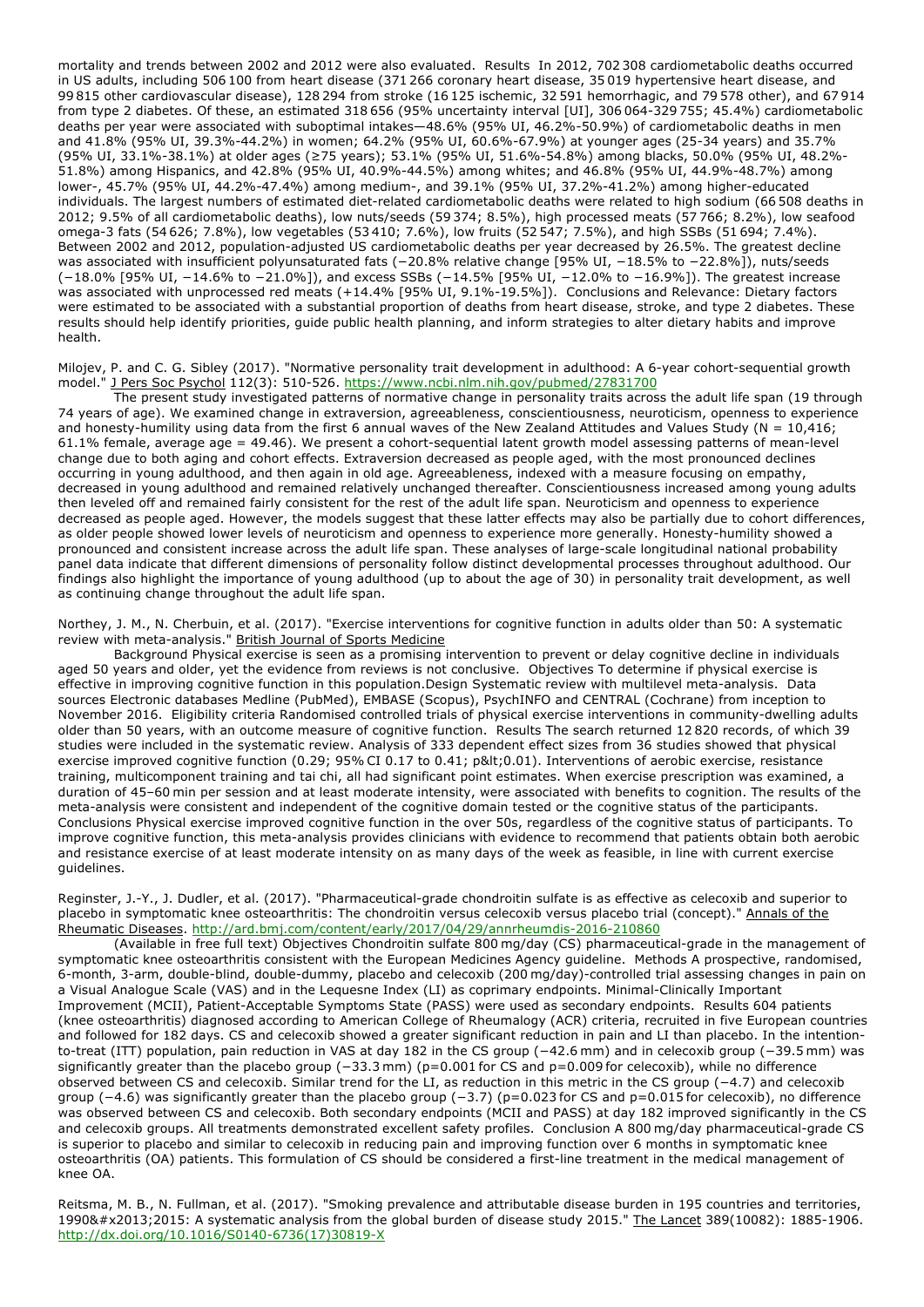(Available in free full text) Background The scale-up of tobacco control, especially after the adoption of the Framework Convention for Tobacco Control, is a major public health success story. Nonetheless, smoking remains a leading risk for early death and disability worldwide, and therefore continues to require sustained political commitment. The Global Burden of Diseases, Injuries, and Risk Factors Study (GBD) offers a robust platform through which global, regional, and national progress toward achieving smoking-related targets can be assessed. Methods We synthesised 2818 data sources with spatiotemporal Gaussian process regression and produced estimates of daily smoking prevalence by sex, age group, and year for 195 countries and territories from 1990 to 2015. We analysed 38 risk-outcome pairs to generate estimates of smoking-attributable mortality and disease burden, as measured by disability-adjusted life-years (DALYs). We then performed a cohort analysis of smoking prevalence by birth-year cohort to better understand temporal age patterns in smoking. We also did a decomposition analysis, in which we parsed out changes in all-cause smoking-attributable DALYs due to changes in population growth, population ageing, smoking prevalence, and risk-deleted DALY rates. Finally, we explored results by level of development using the Sociodemographic Index (SDI). Findings Worldwide, the age-standardised prevalence of daily smoking was 25·0% (95% uncertainty interval [UI] 24·2–25·7) for men and 5·4% (5·1–5·7) for women, representing 28·4% (25·8–31·1) and 34·4% (29·4–38·6) reductions, respectively, since 1990. A greater percentage of countries and territories achieved significant annualised rates of decline in smoking prevalence from 1990 to 2005 than in between 2005 and 2015; however, only four countries had significant annualised increases in smoking prevalence between 2005 and 2015 (Congo [Brazzaville] and Azerbaijan for men and Kuwait and Timor-Leste for women). In 2015, 11·5% of global deaths (6·4 million [95% UI 5·7–7·0 million]) were attributable to smoking worldwide, of which 52·2% took place in four countries (China, India, the USA, and Russia). Smoking was ranked among the five leading risk factors by DALYs in 109 countries and territories in 2015, rising from 88 geographies in 1990. In terms of birth cohorts, male smoking prevalence followed similar age patterns across levels of SDI, whereas much more heterogeneity was found in age patterns for female smokers by level of development. While smoking prevalence and riskdeleted DALY rates mostly decreased by sex and SDI quintile, population growth, population ageing, or a combination of both, drove rises in overall smoking-attributable DALYs in low-SDI to middle-SDI geographies between 2005 and 2015. Interpretation The pace of progress in reducing smoking prevalence has been heterogeneous across geographies, development status, and sex, and as highlighted by more recent trends, maintaining past rates of decline should not be taken for granted, especially in women and in low-SDI to middle-SDI countries. Beyond the effect of the tobacco industry and societal mores, a crucial challenge facing tobacco control initiatives is that demographic forces are poised to heighten smoking's global toll, unless progress in preventing initiation and promoting cessation can be substantially accelerated. Greater success in tobacco control is possible but requires effective, comprehensive, and adequately implemented and enforced policies, which might in turn require global and national levels of political commitment beyond what has been achieved during the past 25 years.

Schaefer, J. D., A. Caspi, et al. (2017). "Enduring mental health: Prevalence & prediction." Journal of Abnormal Psychology 126(2): 212-224. http://www.ncbi.nlm.nih.gov/pmc/articles/PMC5304549/

(Available in free full text) We review epidemiological evidence indicating that most people will develop a diagnosable mental disorder, suggesting that only a minority experience enduring mental health. This minority has received little empirical study, leaving the prevalence and predictors of enduring mental health unknown. We turn to the population-representative Dunedin cohort, followed from birth to midlife, to compare people never-diagnosed with mental disorder (N=171; 17% prevalence) to those diagnosed at 1-2 study waves, the cohort mode (N=409). Surprisingly, compared to this modal group, never-diagnosed Study members were not born into unusually well-to-do families, nor did their enduring mental health follow markedly sound physical health, or unusually high intelligence. Instead, they tended to have an advantageous temperament/personality style, and negligible family history of mental disorder. As adults, they report superior educational and occupational attainment, greater life satisfaction, and higher-quality relationships. Our findings draw attention to "enduring mental health" as a revealing psychological phenotype and suggest it deserves further study. GENERAL SCIENTIFIC SUMMARY: This study reviews evidence indicating that the experience of a diagnosable mental disorder at some point during the life course is the norm, not the exception. Our results suggest that the comparatively few individuals who manage to avoid such conditions owe their extraordinary mental health to an advantageous personality style and lack of family history of disorder, but not to childhood socioeconomic privilege, superior physical health, or high intelligence.

Schneider, M. and F. Preckel (2017). "Variables associated with achievement in higher education: A systematic review of metaanalyses." Psychol Bull 143(6): 565-600. http://psycnet.apa.org/journals/bul/143/6/565/

The last 2 decades witnessed a surge in empirical studies on the variables associated with achievement in higher education. A number of meta-analyses synthesized these findings. In our systematic literature review, we included 38 metaanalyses investigating 105 correlates of achievement, based on 3,330 effect sizes from almost 2 million students. We provide a list of the 105 variables, ordered by the effect size, and summary statistics for central research topics. The results highlight the close relation between social interaction in courses and achievement. Achievement is also strongly associated with the stimulation of meaningful learning by presenting information in a clear way, relating it to the students, and using conceptually demanding learning tasks. Instruction and communication technology has comparably weak effect sizes, which did not increase over time. Strong moderator effects are found for almost all instructional methods, indicating that how a method is implemented in detail strongly affects achievement. Teachers with high-achieving students invest time and effort in designing the microstructure of their courses, establish clear learning goals, and employ feedback practices. This emphasizes the importance of teacher training in higher education. Students with high achievement are characterized by high self-efficacy, high prior achievement and intelligence, conscientiousness, and the goal-directed use of learning strategies. Barring the paucity of controlled experiments and the lack of meta-analyses on recent educational innovations, the variables associated with achievement in higher education are generally well investigated and well understood. By using these findings, teachers, university administrators, and policymakers can increase the effectivity of higher education.

Scott, S. P., M. J. De Souza, et al. (2017). "Combined iron deficiency and low aerobic fitness doubly burden academic performance among women attending university." The Journal of Nutrition 147(1): 104-109. http://jn.nutrition.org/content/147/1/104.abstract

Background: Academic success is a key determinant of future prospects for students. Cognitive functioning has been related to nutritional and physical factors. Here, we focus on iron status and aerobic fitness in young-adult female students given the high rate of iron deficiency and declines in fitness reported in this population.Objectives: We sought to explore the combined effects of iron status and fitness on academic success and to determine whether these associations are mediated by cognitive performance.Methods: Women (n = 105) aged 18–35 y were recruited for this cross-sectional study. Data were obtained for iron biomarkers, peak oxygen uptake (VO2peak), grade point average (GPA), performance on computerized attention and memory tasks, and motivation and parental occupation. We compared the GPA of groups 1) with low compared with normal iron status, 2) among different fitness levels, and 3) by using a combined iron status and fitness designation. Mediation analysis was applied to determine whether iron status and VO2peak influence GPA through attentional and mnemonic function.Results: After controlling for age, parental occupation, and motivation, GPA was higher in women with normal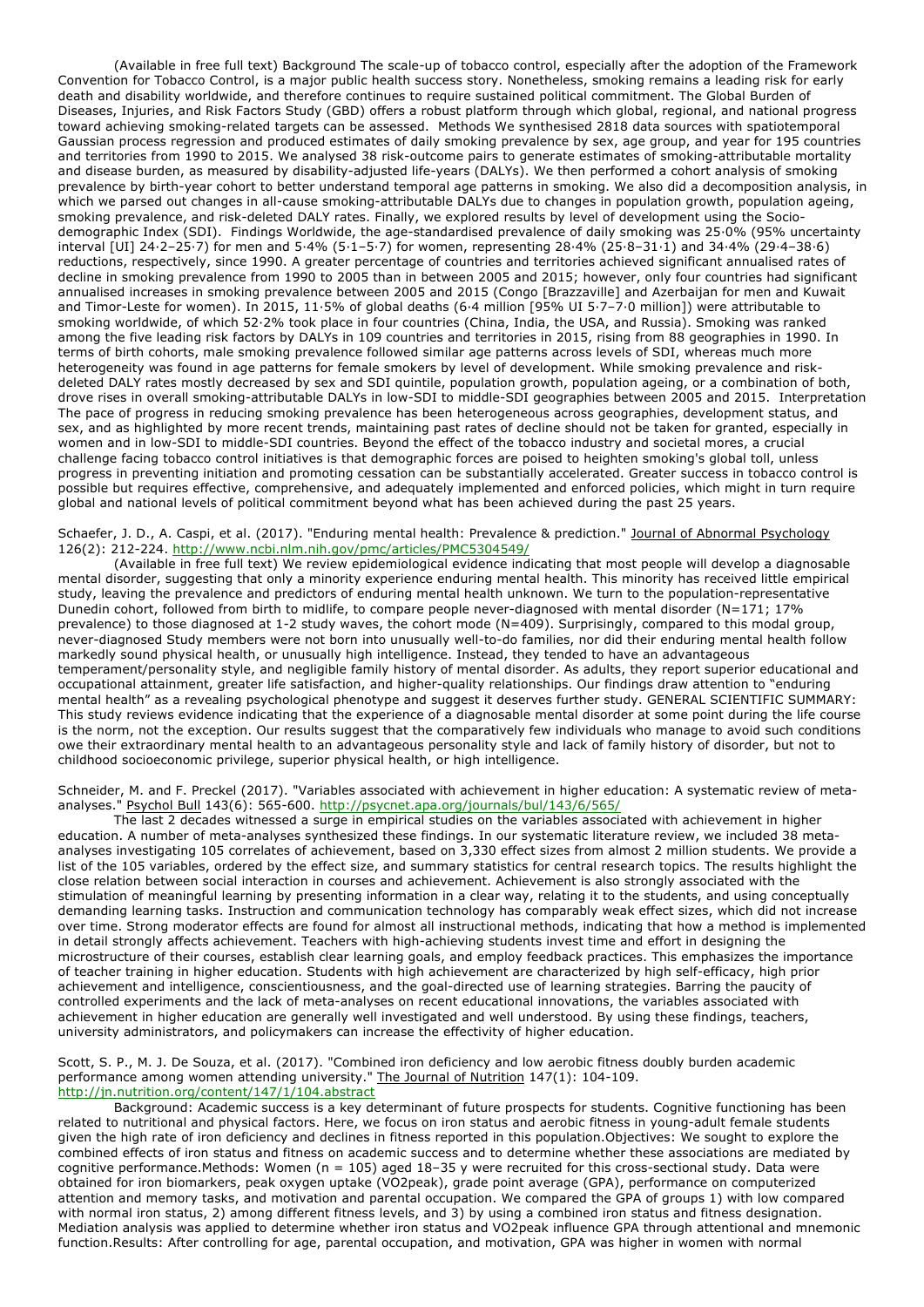compared with low ferritin (3.66  $\pm$  0.06 compared with 3.39  $\pm$  0.06; P = 0.01). In analyses of combined effects of iron status and fitness, GPA was higher in women with normal ferritin and higher fitness (3.70  $\pm$  0.08) than in those with 1) low ferritin and lower fitness (3.36  $\pm$  0.08; P = 0.02) and 2) low ferritin and higher fitness (3.44  $\pm$  0.09; P = 0.04). Path analysis revealed that working memory mediated the association between VO2peak and GPA.Conclusions: Low iron stores and low aerobic fitness may prevent female college students from achieving their full academic potential. Investigators should explore whether integrated lifestyle interventions targeting nutritional status and fitness can benefit cognitive function, academic success, and postgraduate prospects.

Sharabi, L. L. and J. P. Caughlin (2017). "What predicts first date success? A longitudinal study of modality switching in online dating." Personal Relationships 24(2): 370-391. http://dx.doi.org/10.1111/pere.12188

This study uses a longitudinal design to investigate the effects of online dating sites on first date success. Participants were surveyed before their first date with someone from an online dating site ( $N = 186$ ) and again after meeting their partner in person  $(N = 94)$ . As part of the survey, they also supplied the e-mails they had sent to their partner through the dating site so their actual communication could be examined. Findings indicated that first date success was predictable from features of participants' online impressions and relational dynamics. The results are discussed in terms of their theoretical and methodological contributions to the literature on relationship development, as well as their practical implications for online dating sites and users.

Siahbazi, S., S. Behboudi-Gandevani, et al. (2017). "Effect of zinc sulfate supplementation on premenstrual syndrome and health-related quality of life: Clinical randomized controlled trial." Journal of Obstetrics and Gynaecology Research 43(5): 887- 894. http://dx.doi.org/10.1111/jog.13299

Aim: The purpose of study was to assess the effect of zinc sulfate (ZS) supplementation on premenstrual syndrome (PMS) and health-related quality of life (QoL). Methods: This was a double-blind randomized and placebo-controlled trial using the parallel technique conducted between June 2013 and May 2014. A total of 142 women (age, 20–35 years) with PMS were allocated to either the ZS or placebo group. The women in the intervention group received ZS 220-mg capsules (containing 50 mg elemental zinc) from the 16th day of the menstrual cycle to the second day of the next cycle. Data were collected using the Premenstrual Symptoms Screening Tool (PSST) and 12-item Short-Form Health Survey Questionnaire. Result: The prevalence of moderate to severe PMS in the ZS group significantly decreased throughout the study period (9.5% in the first, 6% in the second and 2.6% in the third month of the study, P < 0.001), but in the control placebo group this reduction was seen only in the first month of the study (14.2% in the first, 13.7% in the second and 13.5% in the third month, P = 0.08). Also, ZS improved the PSST component scores throughout the study period. The mean scores of QoL in physical and mental components were significantly improved in the ZS intervention group. However, the differences were statistically significant only 3 months after the intervention. Conclusion: Zinc sulfate, as a simple and inexpensive treatment, was associated with improvement of PMS symptoms and health-related QoL. Additional studies are warranted to confirm these findings.

Siemieniuk, R. A. C., I. A. Harris, et al. (2017). "Arthroscopic surgery for degenerative knee arthritis and meniscal tears: A clinical practice guideline." BMJ 357. http://www.bmj.com/content/bmj/357/bmj.j1982.full.pdf

What you need to know: We make a strong recommendation against the use of arthroscopy in nearly all patients with degenerative knee disease, based on linked systematic reviews; further research is unlikely to alter this recommendation. This recommendation applies to patients with or without imaging evidence of osteoarthritis, mechanical symptoms, or sudden symptom onset. Healthcare administrators and funders may use the number of arthroscopies performed in patients with degenerative knee disease as an indicator of quality care. Knee arthroscopy is the most common orthopaedic procedure in countries with available data. This Rapid Recommendation package was triggered by a randomised controlled trial published in The BMJ in June 2016 which found that, among patients with a degenerative medial meniscus tear, knee arthroscopy was no better than exercise therapy.

Topiwala, A., C. L. Allan, et al. (2017). "Moderate alcohol consumption as risk factor for adverse brain outcomes and cognitive decline: Longitudinal cohort study." BMJ 357

(Available in free full text) Objectives To investigate whether moderate alcohol consumption has a favourable or adverse association or no association with brain structure and function. Design Observational cohort study with weekly alcohol intake and cognitive performance measured repeatedly over 30 years (1985-2015). Multimodal magnetic resonance imaging (MRI) was performed at study endpoint (2012-15). Setting Community dwelling adults enrolled in the Whitehall II cohort based in the UK (the Whitehall II imaging substudy). Participants 550 men and women with mean age 43.0 (SD 5.4) at study baseline, none were "alcohol dependent" according to the CAGE screening questionnaire, and all safe to undergo MRI of the brain at follow-up. Twenty three were excluded because of incomplete or poor quality imaging data or gross structural abnormality (such as a brain cyst) or incomplete alcohol use, sociodemographic, health, or cognitive data. Main outcome measures Structural brain measures included hippocampal atrophy, grey matter density, and white matter microstructure. Functional measures included cognitive decline over the study and cross sectional cognitive performance at the time of scanning. Results Higher alcohol consumption over the 30 year follow-up was associated with increased odds of hippocampal atrophy in a dose dependent fashion. While those consuming over 30 units a week were at the highest risk compared with abstainers (odds ratio 5.8, 95% confidence interval 1.8 to 18.6; P≤0.001), even those drinking moderately (14-21 units/week) had three times the odds of right sided hippocampal atrophy  $(3.4, 1.4$  to  $8.1; P=0.007)$ . There was no protective effect of light drinking  $(1-8)$ lt;7 units/week) over abstinence. Higher alcohol use was also associated with differences in corpus callosum microstructure and faster decline in lexical fluency. No association was found with cross sectional cognitive performance or longitudinal changes in semantic fluency or word recall. Conclusions Alcohol consumption, even at moderate levels, is associated with adverse brain outcomes including hippocampal atrophy. These results support the recent reduction in alcohol guidance in the UK and question the current limits recommended in the US.

Tsugawa, Y., J. P. Newhouse, et al. (2017). "Physician age and outcomes in elderly patients in hospital in the us: Observational study." BMJ 357. http://www.bmj.com/content/357/bmj.j1797

(Available in free full text) Objectives To investigate whether outcomes of patients who were admitted to hospital differ between those treated by younger and older physicians. Design Observational study. Setting US acute care hospitals. Participants 20% random sample of Medicare fee-for-service beneficiaries aged ≥65 admitted to hospital with a medical condition in 2011-14 and treated by hospitalist physicians to whom they were assigned based on scheduled work shifts. To assess the generalizability of findings, analyses also included patients treated by general internists including both hospitalists and non-hospitalists. Main outcome measures 30 day mortality and readmissions and costs of care. Results 736 537 admissions managed by 18 854 hospitalist physicians (median age 41) were included. Patients' characteristics were similar across physician ages. After adjustment for characteristics of patients and physicians and hospital fixed effects (effectively comparing physicians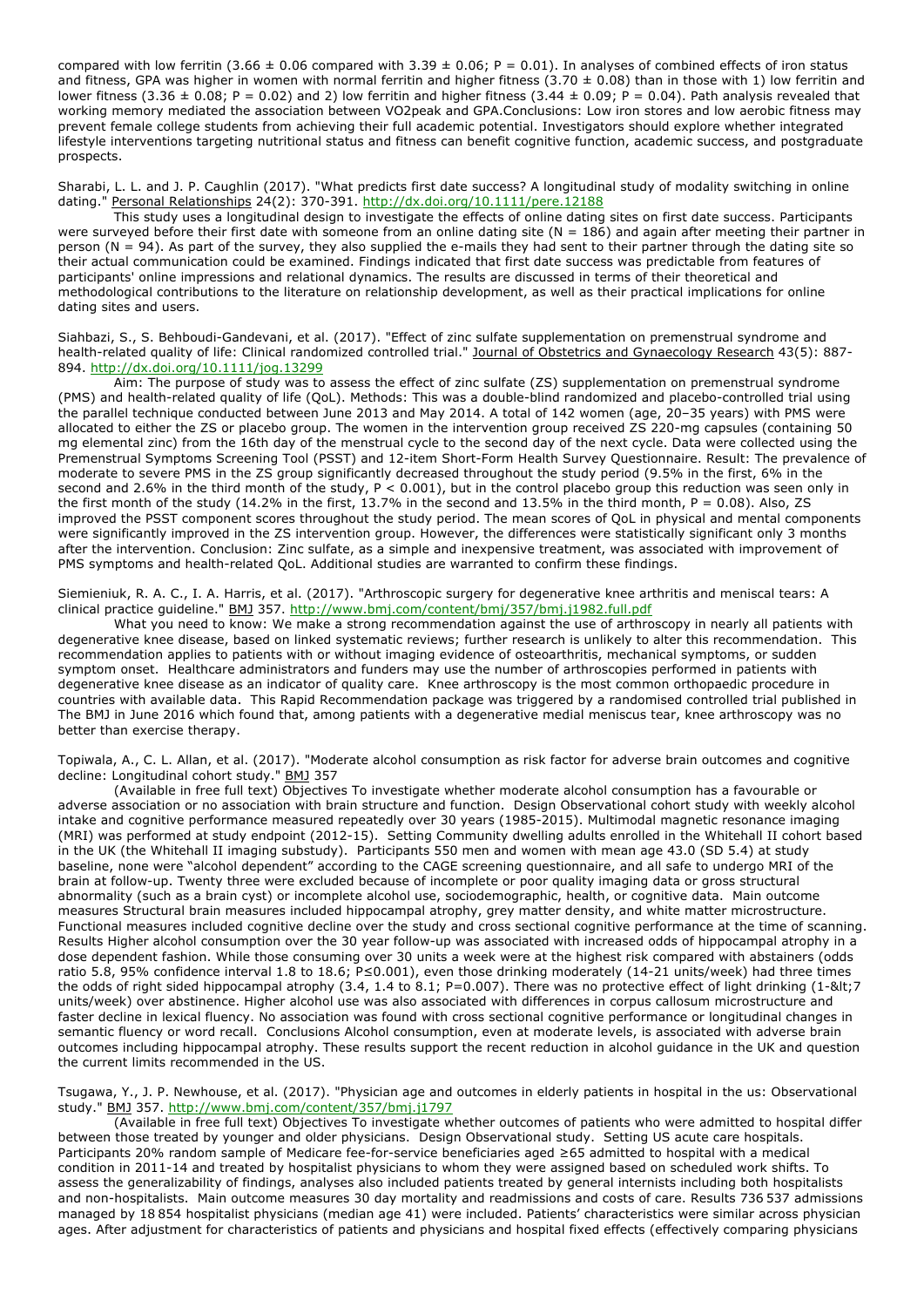within the same hospital), patients' adjusted 30 day mortality rates were 10.8% for physicians aged <40 (95% confidence interval 10.7% to 10.9%), 11.1% for physicians aged 40-49 (11.0% to 11.3%), 11.3% for physicians aged 50-59 (11.1% to 11.5%), and 12.1% for physicians aged  $\geq 60$  (11.6% to 12.5%). Among physicians with a high volume of patients, however, there was no association between physician age and patient mortality. Readmissions did not vary with physician age, while costs of care were slightly higher among older physicians. Similar patterns were observed among general internists and in several sensitivity analyses. Conclusions Within the same hospital, patients treated by older physicians had higher mortality than patients cared for by younger physicians, except those physicians treating high volumes of patients.

Ustun, B., L. A. Adler, et al. (2017). "The world health organization adult attention-deficit/hyperactivity disorder self-report screening scale for dsm-5." JAMA Psychiatry. http://dx.doi.org/10.1001/jamapsychiatry.2017.0298

Importance Recognition that adult attention-deficit/hyperactivity disorder (ADHD) is common, seriously impairing, and usually undiagnosed has led to the development of adult ADHD screening scales for use in community, workplace, and primary care settings. However, these scales are all calibrated to DSM-IV criteria, which are narrower than the recently developed DSM-5 criteria.Objectives To update for DSM-5 criteria and improve the operating characteristics of the widely used World Health Organization Adult ADHD Self-Report Scale (ASRS) for screening.Design, Setting, and Participants Probability subsamples of participants in 2 general population surveys (2001-2003 household survey [n = 119] and 2004-2005 managed care subscriber survey [n = 218]) who completed the full 29-question self-report ASRS, with both subsamples over-sampling ASRS-screened positives, were blindly administered a semistructured research diagnostic interview for DSM-5 adult ADHD. In 2016, the Risk-Calibrated Supersparse Linear Integer Model, a novel machine-learning algorithm designed to create screening scales with optimal integer weights and limited numbers of screening questions, was applied to the pooled data to create a DSM-5 version of the ASRS screening scale. The accuracy of the new scale was then confirmed in an independent 2011-2012 clinical sample of patients seeking evaluation at the New York University Langone Medical Center Adult ADHD Program (NYU Langone) and 2015- 2016 primary care controls (n = 300). Data analysis was conducted from April 4, 2016, to September 22, 2016.Main Outcomes and Measures The sensitivity, specificity, area under the curve (AUC), and positive predictive value (PPV) of the revised ASRS.Results Of the total 637 participants, 44 (37.0%) household survey respondents, 51 (23.4%) managed care respondents, and 173 (57.7%) NYU Langone respondents met DSM-5 criteria for adult ADHD in the semistructured diagnostic interview. Of the respondents who met DSM-5 criteria for adult ADHD, 123 were male (45.9%); mean (SD) age was 33.1 (11.4) years. A 6 question screening scale was found to be optimal in distinguishing cases from noncases in the first 2 samples. Operating characteristics were excellent at the diagnostic threshold in the weighted (to the 8.2% DSM-5/Adult ADHD Clinical Diagnostic Scale population prevalence) data (sensitivity, 91.4%; specificity, 96.0%; AUC, 0.94; PPV, 67.3%). Operating characteristics were similar despite a much higher prevalence (57.7%) when the scale was applied to the NYU Langone clinical sample (sensitivity, 91.9%; specificity, 74.0%; AUC, 0.83; PPV, 82.8%). Conclusions and Relevance The new ADHD screening scale is short, easily scored, detects the vast majority of general population cases at a threshold that also has high specificity and PPV, and could be used as a screening tool in specialty treatment settings.

van Scheppingen, M. A., J. Denissen, et al. (2017). "Self-esteem and relationship satisfaction during the transition to motherhood." Open Science Framework, 28 May 2017. Web. https://osf.io/85uya/

(Available in free full text) In the current study, we used five waves of longitudinal data from a large representative sample of Norwegian mothers ( $N = 84,711$ ) to examine the association between romantic relationship satisfaction and selfesteem before and after childbirth in subgroups of first-, second-, third-, and fourth-time mothers. Maternal self-esteem showed a highly similar change-pattern across subgroups. Specifically, self-esteem decreased during pregnancy, increased until the child was six months old and then gradually decreased over the following years. The replication of this trajectory across subgroups and pregnancies suggests that this is a normative change pattern. For relationship satisfaction, the birth of the first child seemed to have the strongest impact compared to the birth of subsequent children. In first-time mothers, relationship satisfaction was high during pregnancy, sharply decreased around childbirth and then gradually decreased in the following years. In second-, third-, and fourth-time mothers, the decrease in relationship satisfaction after childbirth was more gradual and linear compared to the sharp decrease found in first-time mothers. Moderate positive correlated changes between self-esteem and relationship satisfaction indicated that these constructs were linked over time. Discussion focuses on the implications of the results for theory and future research on self-esteem, relationship satisfaction, and personality-relationship transactions. See too the BPS Research Digest description at http://tinyurl.com/y9u5bgm2

## Vedel, A. and D. K. Thomsen (2017). "The dark triad across academic majors." Personality and Individual Differences 116: 86- 91. http://www.sciencedirect.com/science/article/pii/S0191886917302817

The Dark Triad traits (i.e., narcissism, psychopathy, and Machiavellianism) have been associated with the desire for power, status, and social dominance in the workplace, and these desires have been hypothesized to draw Dark Triad individuals towards occupations affording such outcomes. Following this reasoning, the Dark Triad may also influence educational choices. Research in other personality traits has shown that Big Five traits impact educational choices: Students in different academic majors differ on Big Five traits at enrollment. The aim of the present study was to explore whether there are also pre-existing Dark Triad differences across academic majors. Accordingly, the Big Five and the Dark Triad traits were measured in a sample of newly enrolled students (N = 487) in different academic majors (psychology, economics/business, law, and political science), and mean scores were compared. Group differences in the Big Five personality traits largely replicated previous findings. Group differences in the Dark Triad traits were also found and included medium and large effect sizes with the largest differences being between economics/business students (having high Dark Triad scores) and psychology students (having low Dark Triad scores). These findings indicate that Dark Triad as well as Big Five traits may influence educational choices.

# Westmaas, J. L., J. Bontemps-Jones, et al. (2017). "Randomised controlled trial of stand-alone tailored emails for smoking cessation." Tobacco Control. http://tobaccocontrol.bmj.com/content/early/2017/05/17/tobaccocontrol-2016-053056

(Available in free full text) Introduction Digital technology has created opportunities for delivering smoking cessation assistance at the population level. However, the efficacy of sending multiple, automated, tailored emails providing motivation, support and information for quitting is unknown.Methods Smokers planning to quit (n=1070) were randomly assigned to (1) 27 tailored cessation emails (deluxe email group (DEG)), (2) 3 to 4 tailored emails with links to downloadable booklets (basic email group (BEG)) or (3) a single non-tailored email (single email group (SEG)). All emails included links to quitting resources. Selfreported 7-day point-prevalence abstinence was assessed at 1 month, 3 months and 6 months postenrolment.Results Across follow-ups, abstinence was significantly greater for smokers in the DEG (34%) compared with the SEG (25.8%; OR=1.47, 95% CI 1.07 to 2.02,  $p=0.02$ ) but there was no difference between the BEG (30.8%) and the SEG ( $p=0.13$ ). Results were independent of baseline cigarettes per day, interest in quitting, smoker in household, use of nicotine replacement therapy (NRT) or varenicline and gender, themselves associated with abstinence (ps<0.05). Missing=smoking and multiple imputation analyses based on 25 data sets corroborated results. Participants in the DEG were also more likely to use non-medication aids